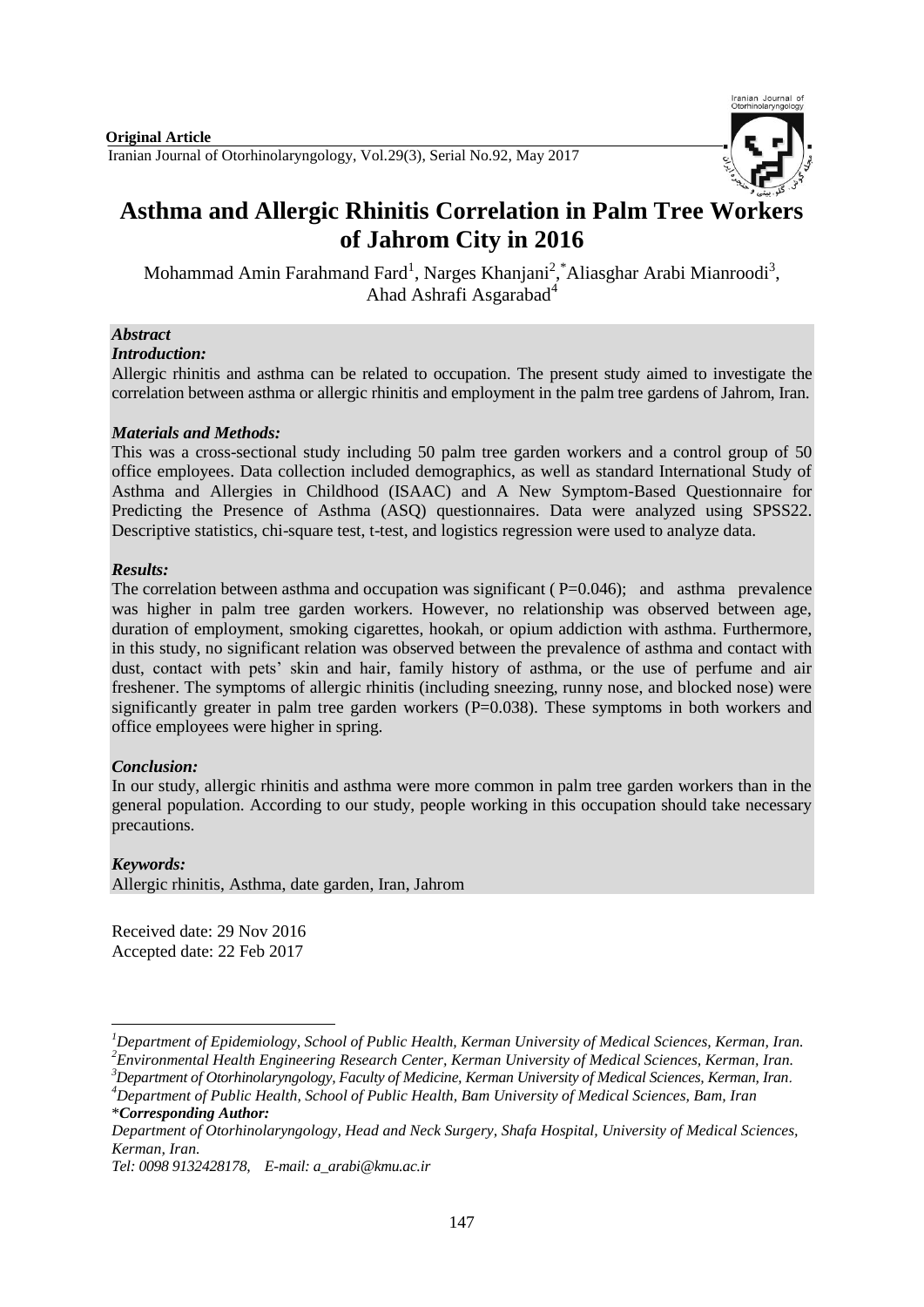### *Introduction*

Asthma is a clinical syndrome that causes inflammation, irritation or tightness (spasticity) of the airways. Dyspnea, wheezing and cough are consequences of this spasm. Recently, the epidemiology of asthma and allergic disease has attracted much attention and has assumed considerable importance due to the increased prevalence and severity of these conditions, as well as their social and economic impact on public health services. Asthma is a common chronic disease globally, and it is estimated that currently there are 300 million asthmatics in the world. It is predicted that the world's population of asthmatic patients will increase by 100 million people by 2025, largely due to increasing urbanization. In the 2003 Global Burden of Asthma Report, the prevalence of asthma in the total population in Iran was estimated to be 5.5% (1). Allergic rhinitis is also known to be prevalent in different parts of the world, with prevalence rates of 10–40% across different age groups. Classic clinical symptoms of allergic rhinitis include sneezing, itching, congestion, and rhinorrhea (1).

A large number of people have asthma and allergic rhinitis concurrently. Approximately 30% of patients with allergic rhinitis develop asthma, while approximately 60% of patients with asthma develop allergic rhinitis. These two diseases have a common pathophysiology and their risk and exacerbation factors are common. Contact with airborne allergens inside and outside the home leads to the development and exacerbation of problems in patients with asthma or allergic rhinitis, or both. These allergens include dust mites, pollens, trees, plants, fungi, and animal skin (2).

Studies on the correlation of agriculture and the development of asthma and allergic rhinitis are scarce. In our study, we aimed to investigate the correlation between asthma and allergic rhinitis and employment in the palm tree gardens of Jahrom, a major date growing town in Iran.

#### *Materials and Methods*

This study was a cross-sectional study conducted in May and June 2016. Fifty male palm tree garden workers and 50 male office employees participated in the study. The members of the control group were office employees in the same town, but did not work in the same gardens and did not have constant contact with the trees. The two groups were matched for age.

The necessary inquiries were made to the Palm and Citrus Tree Authority of Jahrom and permission was granted to conduct this study. Then, a list of the palm tree gardens and their workers was requested from the town authorities. Inclusion criteria for the workers group included being employed in the date gardens of Jahrom for at least 1 year, such that it was their full-time job and they had no other employment. Inclusion criteria for the control group included not being employed in the date gardens and not dealing with these trees routinely.

Because no prior studies had been performed on this topic, we performed a pilot study in 20 workers and 20 controls and asked them to complete the questionnaire. After estimating the prevalence of the diseases in both groups, the sample size for the current study was calculated, and 50 people in each group were recruited into the study.

In order to complete the questionnaire, researchers visited the gardens and offices and asked people for their consent to participate in this study. Then, three questionnaires for asthma, allergic rhinitis, and demographic information were completed by all participants. The questionnaires are described below.

The ASQ (A New Symptom - Based Questionnaire for Predicting the Presence of Asthma) questionnaire consists of six scored questions, including shortness of breath, coughing, wheezing, and dyspnea. In this questionnaire, patients with a score of 4 or more are considered asthmatic. The ISAAC (International Study of Asthma and Allergies in Childhood) allergy questionnaire includes six yes/no questions in which the existence of symptoms in each person is questioned (3-5).

The demographic questionnaire consisted of four parts, including demographic information, positive history of asthma and allergic rhinitis in the family, smoking status, and being in contact with asthma risk factors. The ISAAC allergic rhinitis questionnaire has been used in many studies in Iran and its validity and reliability has been proved (3-5). In order to determine the validity of the ASQ questionnaire in Farsi, expert opinion was used. Reliability was tested by testretest. Internal validity (Cronbach's alpha) was 0.73. In order to examine the crude association between asthma and allergic rhinitis with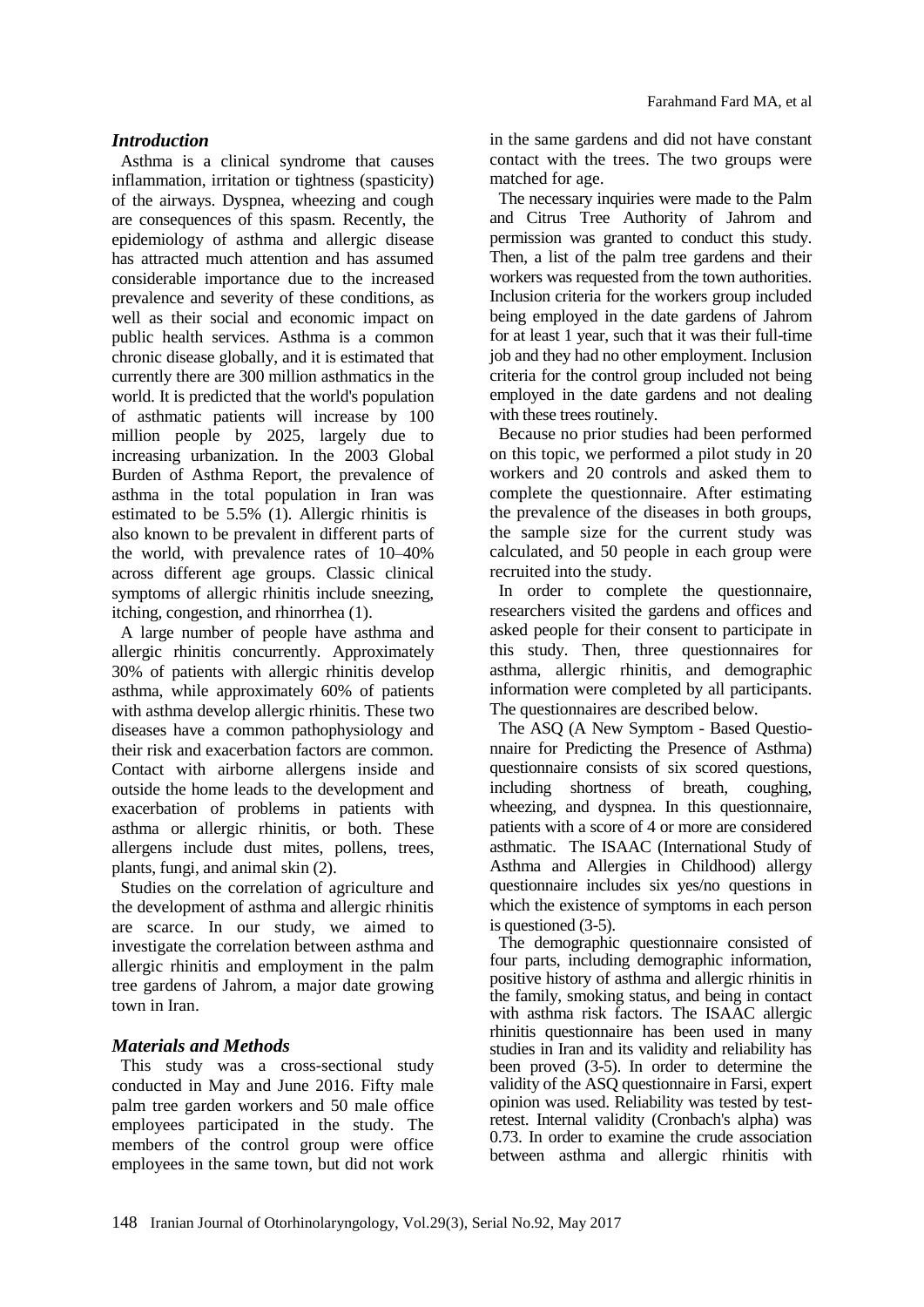Asthma and Allergic Rhinitis In Workers of Palm Tree Gardens

occupation and other variables, the chi-square and the t-test were used. In order to investigate the relationship between employment in the palm tree gardens and asthma and allergic rhinitis, adjusted for confounding factors, logistics regression was used. In all tests, a 95% confidence level was considered. SPSS 22 software was used for statistical analysis.

The Ethics in Research Committee of Kerman University of Medical Sciences approved the study protocol (Ethics Approval No IR. KMU. REC. 1395.194).

#### *Results*

One hundred people, including 50 male palm tree workers and 50 male office employees, participated in this study. In Table 1, the demography of the population is presented and compared. According to Table 2, the age and length of employment were mainly the same in the two groups. However, the rate of asthma was different between the two groups (P=0.046;

**Table 1:** Demographic variables in the study population

Table.3). No relationship was seen between smoking cigarettes, hookah and drug addiction with asthma. Also, no significant relationship was observed between the prevalence of asthma and dust, contact with pets' skin and hair, family history of asthma, or the use of perfume and air fresheners. Symptoms of allergic rhinitis such as sneezing, runny nose, or blocked nose were present in more palm tree workers, and the difference between the two groups was significant (P=0.038; Table 4). Symptoms in both workers and office employees were more common in spring. Multivariate logistic analysis of the factors related to asthma and allergy are presented in Table 5. There was no significant correlation between asthma and the variables, expect for an increased risk in people with opium drug abuse. In addition, a significant increase in allergic rhinitis was seen in people with a history of allergic rhinitis in their family.

| <b>Variable</b>         | Palm tree garden workers | <b>Office employees</b> | P-value |
|-------------------------|--------------------------|-------------------------|---------|
|                         | number (percentage)      | number (percentage)     |         |
| Marital status          |                          |                         |         |
| Married                 | 40(80)                   | 40 (80)                 |         |
| Unmarried               | 10(20)                   | 10(20)                  | 0.59    |
| Total                   | 50 (100)                 | 50 (100)                |         |
| Education               |                          |                         |         |
| 8th grade and lower     | 43 (86)                  | 3(6)                    |         |
| Higher than 8th grade   | 7(14)                    | 47 (94)                 | 0.0001  |
| Total                   | 50 (100)                 | 50 (100)                |         |
| Smoking                 |                          |                         |         |
| Yes                     | 17(34)                   | 7(14)                   |         |
| N <sub>o</sub>          | 33 (66)                  | 43 (86)                 | 0.019   |
| Total                   | 50 (100)                 | 50 (100)                |         |
| Hookah smoking          |                          |                         |         |
| Yes                     | 8(16)                    | 4(8)                    |         |
| N <sub>o</sub>          | 42 (84)                  | 46 (92)                 | 0.26    |
| Total                   | 50 (100)                 | 50 (100)                |         |
| Opium drug abuse        |                          |                         |         |
| Yes                     | 5(10)                    | 0(0)                    |         |
| N <sub>o</sub>          | 45 (90)                  | 50 (100)                | 0.02    |
| Total                   | 50 (100)                 | 50 (100)                |         |
| Exposure to second-hand |                          |                         |         |
| smoking from cigarettes |                          |                         |         |
| Yes                     | 24(48)                   | 21(42)                  |         |
| No                      | 26(52)                   | 29 (58)                 | 0.54    |
| Total                   | 50 (100)                 | 50 (100)                |         |
| Exposure to second-hand |                          |                         |         |
| smoking from hookah     |                          |                         |         |
| Yes                     | 8(16)                    | 7(14)                   |         |
| No                      | 42 (84)                  | 43 (86)                 | 0.77    |
| Total                   | 50 (100)                 | 50 (100)                |         |
| Exposure to second-hand |                          |                         |         |
| from opium drug abuse   |                          |                         |         |
| Yes                     | 11(22)                   | 9(18)                   |         |
| N <sub>o</sub>          | 39 (78)                  | 41 (82)                 | 0.61    |
| Total                   | 50 (100)                 | 50 (100)                |         |
|                         |                          |                         |         |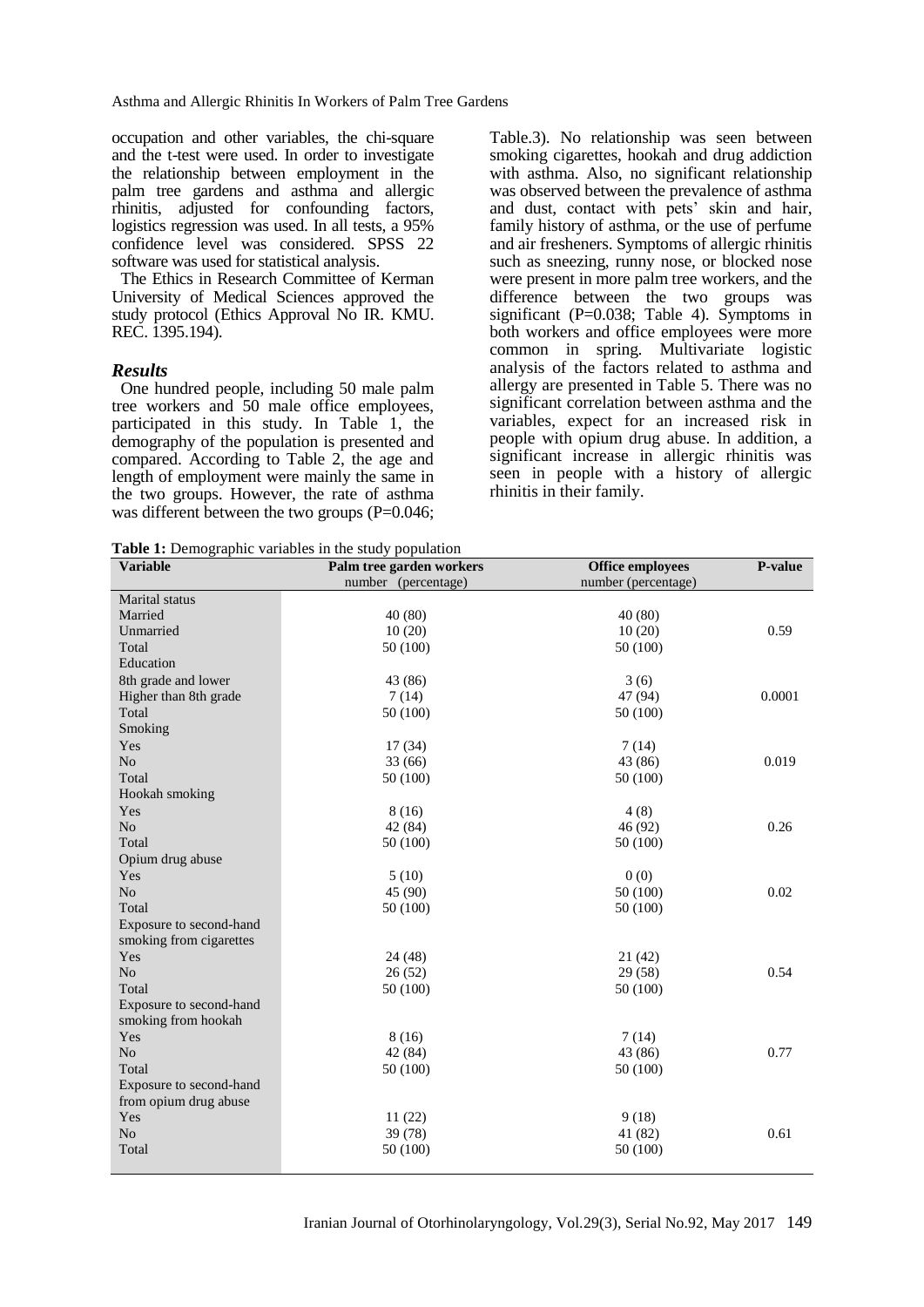#### Table **2:** Comparison of age and duration of employment

| Variable                          | Palm tree garden worker Mean (SD) | <b>Employee</b> Mean (SD) | <b>P</b> -value |
|-----------------------------------|-----------------------------------|---------------------------|-----------------|
| Age (years)                       | 38.98 (11.91)                     | 37.96 (8.38)              | 0.81            |
| Duration of employment<br>(years) | 15.38(11.8)                       | 13.34(8.12)               | 0.67            |

**Table 3:** Prevalence of asthma in the two groups

| Variable   | Asthma                      | <b>Present</b><br>Frequency $(\% )$ | No asthma<br>Frequency $(\% )$ | Total<br>Frequency $(\% )$ | <b>P-value</b> |
|------------|-----------------------------|-------------------------------------|--------------------------------|----------------------------|----------------|
| Occupation | Palm tree garden<br>workers | 8 (16)                              | 42 (84)                        | 50 (100)                   | 0.046          |
|            | Office employee             | 2(4)                                | 48 (96)                        | 50 (100)                   |                |
|            | Total                       | 10 (10)                             | 90 (90)                        | 50 (100)                   |                |

**Table 4:** The frequency and prevalence of allergic rhinitis symptoms based on ISSAC

| Symptoms<br>of<br>Variable<br>allergic rhinitis                                                                                                                        | Palm tree garden workers<br>number (percentage) | <b>Office employees</b><br>number (percentage) | <b>P-value</b> |
|------------------------------------------------------------------------------------------------------------------------------------------------------------------------|-------------------------------------------------|------------------------------------------------|----------------|
| 1. Have you ever had a<br>problem with sneezing,<br>or a runny, or a blocked<br>nose when you DID NOT<br>have a cold or the flu?<br>Yes<br>N <sub>o</sub><br>Total     | 17(34)<br>33 (66)<br>50(100)                    | 8(16)<br>42 (84)<br>50 (100)                   | 0.038          |
| 2. In the past 12 months,<br>have you had a problem<br>with sneezing, or a<br>runny, or a blocked nose<br>when you DID NOT<br>have a cold or the flu?<br>Yes           | 17 (100)                                        | 8 (100)                                        |                |
| No<br>Total<br>3. In the past 12 months,                                                                                                                               | 17(100)                                         | 8 (100)                                        | $\mathbf{1}$   |
| has this nose problem<br>been accompanied by<br>itchy-watery eyes?<br>Yes<br>N <sub>o</sub><br>Total                                                                   | 14 (82.4)<br>3(17.6)<br>17(100)                 | 6(75)<br>2(25)<br>8 (100)                      | 0.66           |
| 4. In the past 12 months,<br>what seasons did this<br>nose problem occur?<br>Spring<br>Summer<br>Total                                                                 | 16(94.1)<br>1(5.9)<br>17(100)                   | 6(75)<br>2(25)<br>8 (100)                      | 0.17           |
| 5. In the past 12 months,<br>how much did this nose<br>problem interfere with<br>your daily activities?<br>And low<br>Medium and high<br>Total<br>6. Have you ever had | 4(23.5)<br>13 (76.5)<br>17 (100)                | 4(50)<br>4(50)<br>8 (100)                      | 0.18           |
| hay fever?<br>Yes<br>N <sub>0</sub><br>Total                                                                                                                           | 6(12)<br>44 (88)<br>50 (100)                    | 5(10)<br>45 (90)<br>50 (100)                   | 0.74           |

150 Iranian Journal of Otorhinolaryngology, Vol.29(3), Serial No.92, May 2017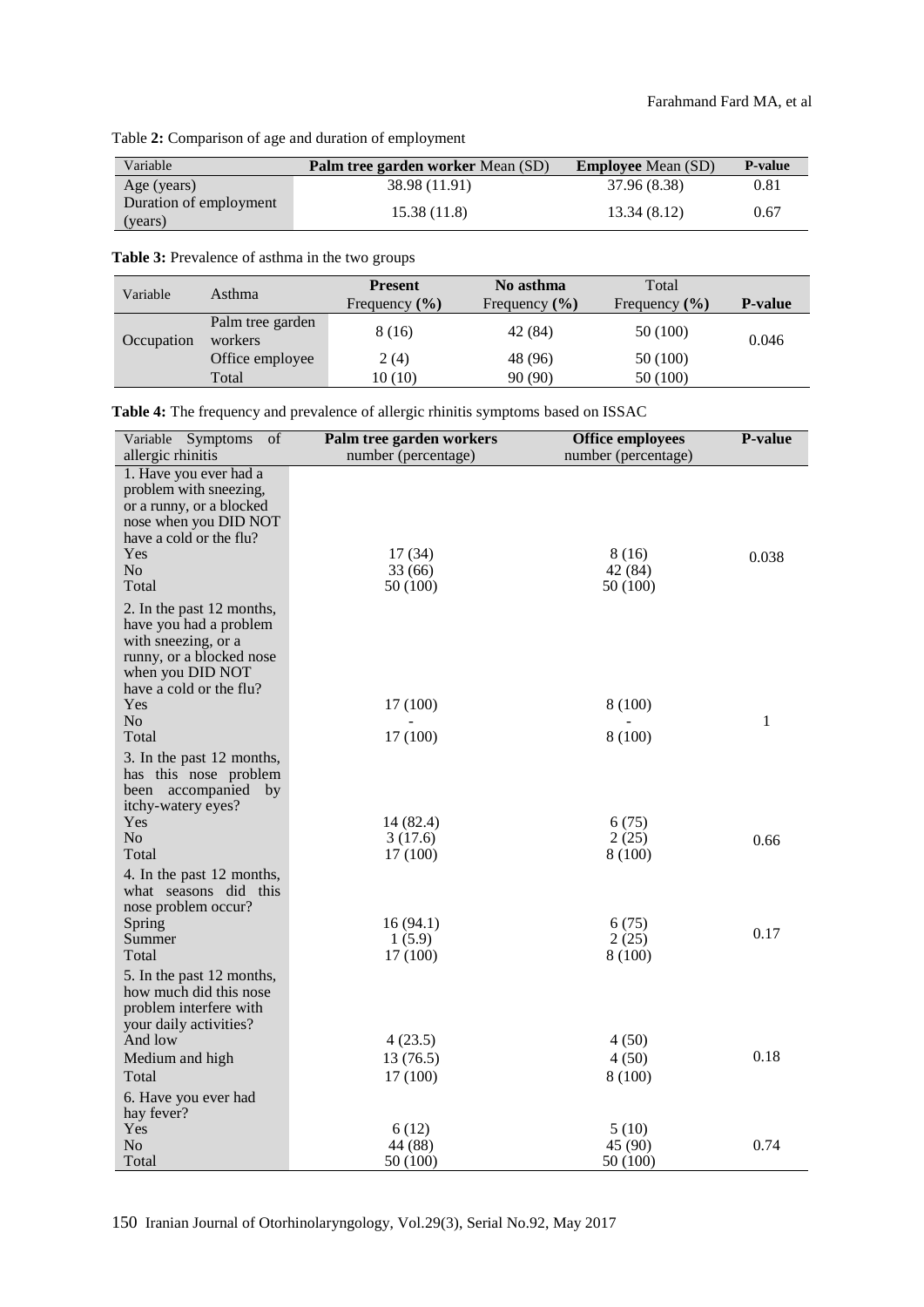Asthma and Allergic Rhinitis In Workers of Palm Tree Gardens

| Table 5: Multivariate logistic regression analysis |  |  |
|----------------------------------------------------|--|--|
|                                                    |  |  |

| Variable                                                                    | Asthma                    |                                      | Allergic rhinitis symptoms        |                          |
|-----------------------------------------------------------------------------|---------------------------|--------------------------------------|-----------------------------------|--------------------------|
|                                                                             | OR (95% CI)<br>Crude      | OR (95% CI)<br>Adjusted              | OR (95% CI)<br>Crude              | OR (95% CI)<br>Adjusted  |
| Education                                                                   |                           |                                      |                                   |                          |
| 8th grade and lower<br>Higher than 8th grade                                | $\mathbf{1}$              | 1<br>$5.47(1.1 - 22.74)$             | $\mathbf{1}$<br>$1.06(0.19-5.93)$ | 1<br>$2.12(0.84 - 5.35)$ |
| Marital status<br>Married<br>Unmarried                                      | 1                         | 1                                    | 1<br>$0.85(0.18-4.03)$            | 1<br>$1(0.32-3.1)$       |
| Family history of asthma<br>Yes<br>No                                       | 1                         | 1<br>$2.56(0.46 - 14.18)$            | 1<br>$1.78(0.22 - 13.97)$         | 1<br>$1.32(0.31 - 5.65)$ |
| Family history of<br>allergic rhinitis<br><b>Yes</b><br>N <sub>o</sub>      | 1<br>$0.06(0.001 - 5.76)$ | 1<br>$0.72(0.08-6.22)$               | 1<br>$7.69(1.57-37.65)$           | 1<br>$6.58(1.91-22.69)$  |
| Smoking<br>Yes<br>N <sub>o</sub>                                            | 1<br>$1.71(0.11-24.63)$   | 1<br>$3.73(0.97-14.25)$              | 1<br>$2.6(0.5-13.34)$             | 1<br>$1.32(4.75-3.7)$    |
| Exposure to second-hand<br>smoking from cigarettes<br>Yes<br>N <sub>o</sub> | 1<br>$0.05(0.002 - 1.74)$ | 1<br>$1.96(0.51 - 7.43)$             | 1<br>$0.22(0.04-1.13)$            | 1<br>$0.76(0.3-1.91)$    |
| Hookah smoking<br>Yes<br>N <sub>o</sub>                                     | 1                         | 1<br>$3.85(0.84-17.5)$               | $3.68(0.66-20.52)$                | 1<br>$2.42(0.69 - 8.48)$ |
| Exposure to second-hand<br>smoking from hookah<br>Yes<br>No                 | 1                         | $\mathbf{1}$<br>$2.78(0.63 - 12.27)$ | 1<br>$0.95(0.16-5.47)$            | 1<br>$1.62(0.49-5.31)$   |
| Opium drug abuse<br>Yes<br>N <sub>o</sub>                                   | 1<br>$0.17(0.004 - 7.14)$ | 1<br>$2.38(0.24-23.7)$               | 1<br>$1.23(0.1-14.64)$            | 1<br>$2.08(0.32-13.26)$  |
| Exposure to second-hand<br>smoke from opium drug<br>abuse<br>Yes<br>No      | 1                         | 1<br>$5(1.28-19.44)$                 | 1<br>$3.3(0.44 - 24.5)$           | 1<br>$1.37(0.46 - 4.07)$ |
| Contact with skin and<br>hair of animals<br>Yes<br>No                       | 1                         | 1<br>$0.79(0.09-6.92)$               | 1<br>$0.37(0.05-2.64)$            | 1<br>$1.59(0.43 - 5.83)$ |
| The use of perfume or<br>deodorant<br>Yes<br>N <sub>o</sub>                 | 1                         | 1<br>$0.75(0.19-2.86)$               | 1<br>$1.18(0.27 - 5.09)$          | 1<br>$0.7(0.27-1.79)$    |
| Contact dust<br>Yes<br>N <sub>o</sub>                                       | 1                         | 1<br>$2.79(0.56-13.9)$               | 1                                 | 1<br>$6.76(1.86-24.5)$   |
| Contact pollen and plant<br>Yes<br>No                                       | 1                         | 1<br>$2.79(0.56-13.9)$               | 1<br>$0.22(0.02-2.42)$            | 1<br>3.31 (1.12-9.77)    |
| Aspirin<br>Yes<br>No                                                        | 1                         | 1                                    | 1                                 | 1<br>3.17 (0.42-23.81)   |

*Discussion*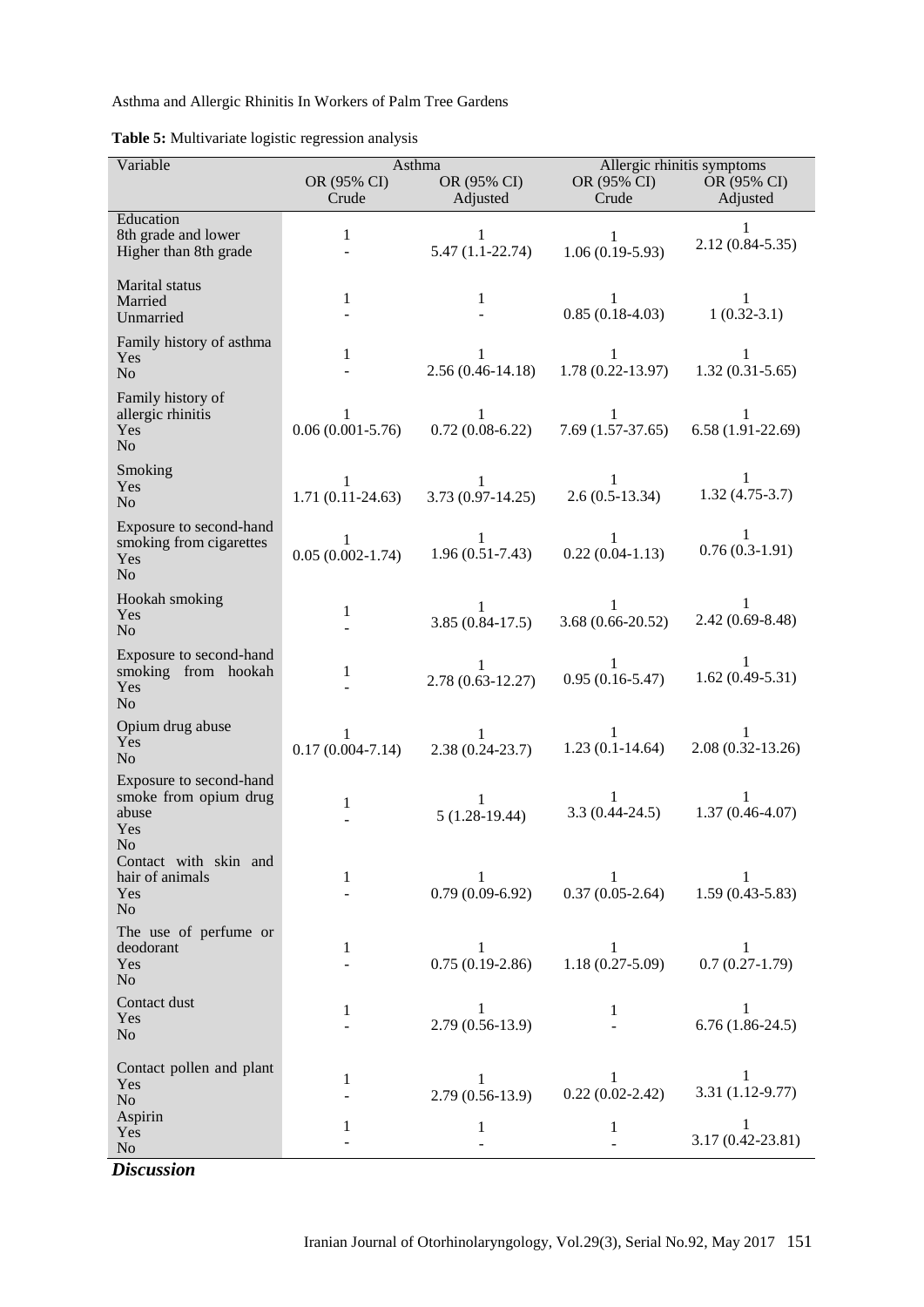In this study, the two groups were different in terms of education, but there was no significant difference between confounding variables such as age, work history, hookah smoking, family history of asthma and allergic rhinitis, contact with pets' skin and hair, or use of aspirin in the two groups. However, variables such as smoking, drug abuse, contact with dust, use of perfume and air freshener, and contact with pollen and plants differed between the two groups. Clearly, differences in some of these variables are in relation to the nature of their jobs and their social and economic level. For example, an office employee would be expected to be more educated and use perfume more than a garden worker, while it is evident that a palm garden worker deals with dust and pollen more than an office employee. Therefore, it is likely that contracting asthma and/or allergic rhinitis in palm tree garden workers is related to their occupation.

In this study, we found no significant relationship between cigarettes and hookah smoking with either asthma or allergic rhinitis. Mehrabi et al in Kurdistan also found no correlation between smoking and asthma, but they observed a significant relationship between age and asthma (6). According to Liebhart et al, second-hand smoke was not a risk factor for asthma, while direct smoking was (7).

In this study, the target population was selected from people aged 20 years and older, with an average age of  $38.47\pm10.26$  years. The mean age of patients with asthma was  $39\pm10.26$  years. In our study, no relation was found between age and asthma. In the study conducted by Ayatollahi et al in Shiraz, no relation was seen between age and asthma either (8). In a study in Mashhad, Iran investigating the prevalence of asthma in the general population, the prevalence of asthma was 2.8% in adults, of whom 75% had been diagnosed with asthma previously. Further, the prevalence of asthma increased with age (9).

In a study by Mehrabi in Kurdistan in people aged 15 to 64 years, the prevalence of asthma was 2.3% (6). In a study in people aged 20 to 44 years in Uremia, Iran, the prevalence of asthma was 3.3% (10). In a study by Sadegh Niyat et al, the prevalence of asthma was highest in farmer and ranchers; while

laboratory technicians and employment in the food industry were the most common job groups among asthmatic patients. The higher prevalence of asthma in farmers may be due to their occupational exposure to risk factors for asthma (11). Similarly, in this study, there was a significant relationship between working in palm tree gardens with asthma and allergic rhinitis.

In a study conducted by Pazuki et al in Tehran, sensitivity to outdoor inhaled allergens such as pollen was higher than other inhaled allergens (12). In Hamadan, the prevalence of allergic rhinitis was 17.7% among students aged 14–13 years (13); in Bushehr, the prevalence was 25.5%, and in Orumieh it was 23.6% among students aged 14–13 years (14,15). In Tehran, the prevalence of allergic rhinitis was 33.7% (16), and in Kashan it was 29.6%, among students (17). In the present study, the prevalence of the symptoms of allergic rhinitis such as sneezing, runny nose, or blocked nose was 34% among the palm tree garden workers. This is much higher than the other studies.

Studies have shown that parents' smoking can increase allergic rhinitis in children (13). In the present study, no relationship was seen between allergic rhinitis with smoking or drug abuse. In the study conducted by Abbasi in Rasht, allergic rhinitis did not limit daily activities (18). Similarly, in our study, no significant relationship was found either.

The study conducted in 140 patients with allergic rhinitis in Malaysia showed that 85% of patients were sensitive to at least one inhaled allergen (19). A study conducted in 410 patients with allergic rhinitis in Ahvaz showed that outdoor allergens such as pollens were the most common (81%) allergic agent (20). In another study in 157 patients in Kerman, outdoor inhaled allergens with the prevalence of 55.9% were the most common allergens identified in that area, according to a skin prick test (21).

In a study conducted among ordinary people in Mashhad, the rate of allergic disorders was 27.5%. The rates for allergic rhinitis, atopic dermatitis, conjunctivitis, rhino-conjunctivitis, and asthma were 22.4%, 6.6%, 13.5%, 9.5%, and 2.3%, respectively. Half of the allergic people had a running nose while the nonallergic group had the other symptoms less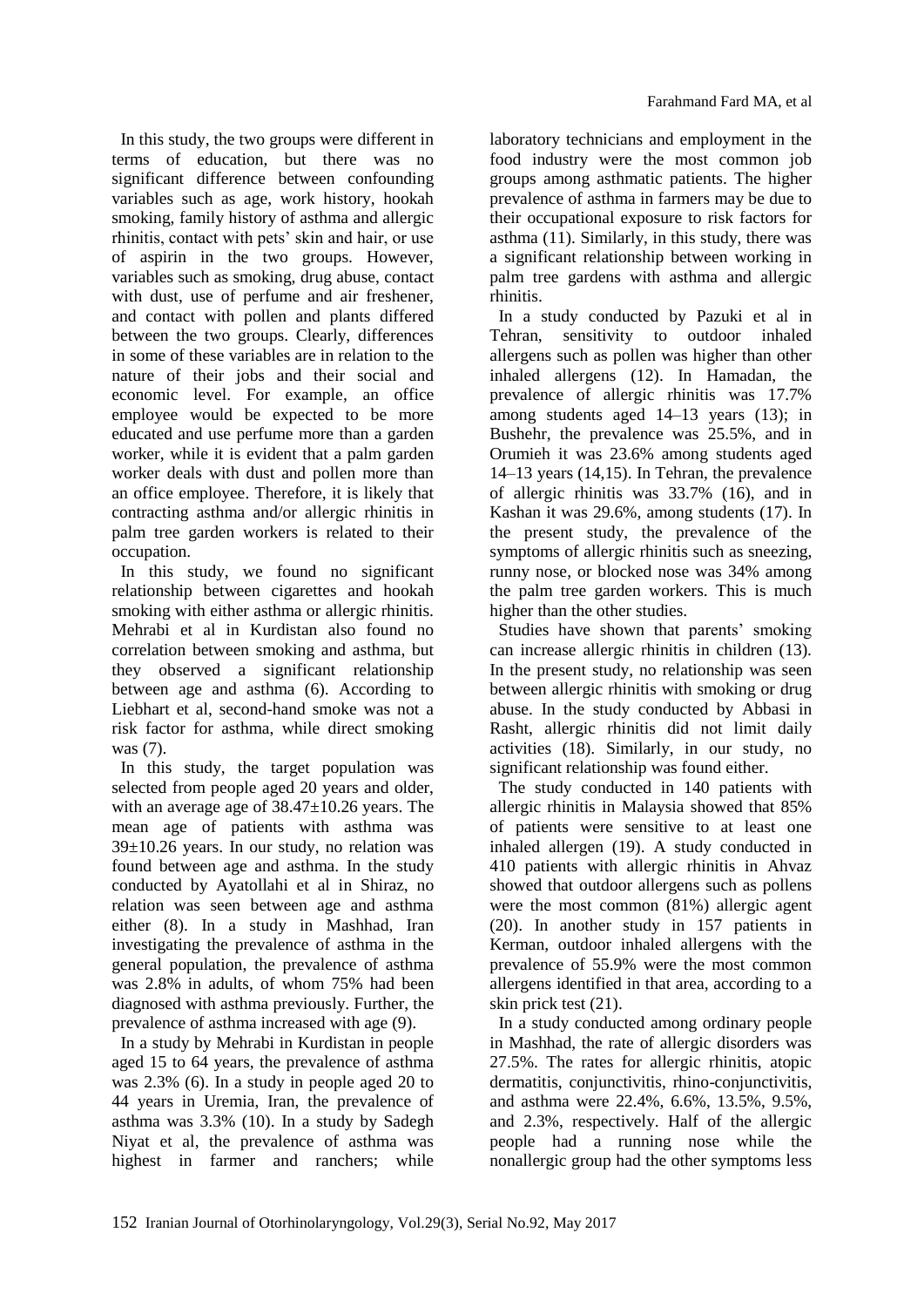Asthma and Allergic Rhinitis In Workers of Palm Tree Gardens

frequently than allergic patients. Dust and pollen were the main allergens that were detected in this study (22).

In a study in 212 patients with allergic rhinitis in Shiraz, the rates of allergens were 92.4% for pollens, 22.7% for mites, and 8.3% for molds. The main pollens responsible for allergy in this research was weeds 92 (75.4%), grass 78 (63.9%), and trees 68 (55.7%) (23). In a study in Europe, Chatzi et al stated that the rate of asthma was 3.2% in farmers and 5.1% in flower and ornament plant producers. The result of their study showed that being a grape farmer in the Malevisi area in Greece is significantly correlated with allergic rhinitis and respiratory symptoms (24).

In the United Arab Emirates in 2005, Ahmed studied the allergenicity of date pollen in three gardens. Based on the distribution of pollen in the air and its distance from people, most exposure to date palm tree pollen occurred in March. People working in the date gardens had greater exposure to pollen than ordinary people, while date palm farms had higher concentrations of pollen when compared with the area near to the garden. The authors in this research suggested that keeping a distance of at least 200 m from date palm trees would decrease their symptoms dramatically. However, keeping in touch with high levels of pollen could possibly lead to allergy in workers who work in such fields (25).

However, in Saudi Arabia, Kawasaki et al. (1994) noted the fact that not all date palm tree pollens could cause an allergic reaction (26). In a study by Banner et al in Al-Ain, the United Arab Emirates, they showed that among allergic reactions to pollens in the air, date pollen caused the lowest percentage of allergies, compared with other pollens (27).

A limitation of this study was that we did not use the prick test or laboratory tests to confirm the existence of asthma or allergy. The main reason was a lack of cooperation and the difficulty of taking workers to specialized clinics in the city located far away from their working location.

# *Conclusion*

The prevalence of asthma and allergic rhinitis in palm tree garden workers seems to be higher than that in the general population. This occupational group should therefore undertake necessary precautions.

# *Acknowledgment*

This study was financially supported by Kerman University of Medical Sciences through Grant No 95-134.

### *References*

**1.** Heidarnia M, Endear A, Moein M, Mehrabi Y, Pourpak Z. Prevalence of asthma symptom in Iran: a meta-analysis. JRMS 2007;31: 217–25 (Persian). **2.** Ghaffari J. Prevalence of Aeroallergens in Skin Test of Asthma, Allergic Rhinitis, Eczema and Chronic Urticaria Patients in Iran. Jmums 2012; 22: 139–51 (Persian).

**3.** Asher MI, Keil U, Anderson HR, Beasley R, Crane J, Martinez F, Mitchell EA, Pearce N, Sibbald B, Stewart AW. International Study of Asthma and Allergies in Childhood (ISAAC): rationale and methods. Eur Resp J 1995:8(3):483-91.

**4.** Karimi M, Mirzaee M, Ahmadiye M. The prevalence of symptoms of asthma, allergic rhinitis and eczema in children 13-14 years in schools in Yazd 2003. [Jundishapur Scientific Medical Journal](http://en.journals.sid.ir/JournalList.aspx?ID=252) 2007; 6(3): 270-5 (Persian).

**5.** Assarehzadegan MA, Shakurnia A. Frequency of food allergy among students in Ahvaz Universities of Medical Sciences and Shahid Chamran-a questionnaire Study. Jentashapir J Health Res 2011; 3(1): 247–56.

**6.** Mehrabi S, Delavari A, Moradi G, Ghaderi E. Prevalence of Asthma among 15 to 64 years old in Kurdistan, Iran 2006. IJE 2009; 4: 93-8 (Persian).

**7.** Liebhart J, Malolepszy J, Wojtyniak B, Pisiewicz K, Plusa T, Gladysz U, et al. Prevalence and risk factors for asthma in Poland: results from the PMSEAD study. JIACI 2007; 17: 367.

**8.** Ayatollahi SMT, Ghaem H. Asthma and Its Correlates in Primary School Children in Shiraz. J GUMS 2006; 15(57): 70–5 (Persian).

**9.** Boskabady M, Kolahdoz G. Prevalence of asthma symptoms among the adult population in the city of Mashhad (north‐east of Iran). J Respirol 2002; 7: 267–72 (Persian).

**10.** Rahimi Rad M, Gaderi Pakdel F, Salari Lak S. Smoking and asthma in 20-44-year old adults in Urmia. EMHJ 2008; 14: 6–16 (Persian).

**11.** Sadeghniiat Haghighi K, Aminian O, Najafei A, Salehpour S, Eslaminejad A, Derakhshan Deilami G, et al. Descriptive evaluation of occupations in asthmatic adults. J Occupatio Med 2012; 3: 46-53 (Persian).

**12.** Pazoki N, Ahmadi A, Mansori M, Mosavi Khorshidi SM, Onsori F, Salimian J, et al. Prevalence of Aeroallergens in Patients with Allergic Rhinitis. Jmums 2015; 25: 73–80 (Persian).

**13.** Safari M, Jari M. Prevalence of allergic rhinitis in 13–14 year old school children in Hamedan. IJP 2008; 18: 41–6 (Persian).